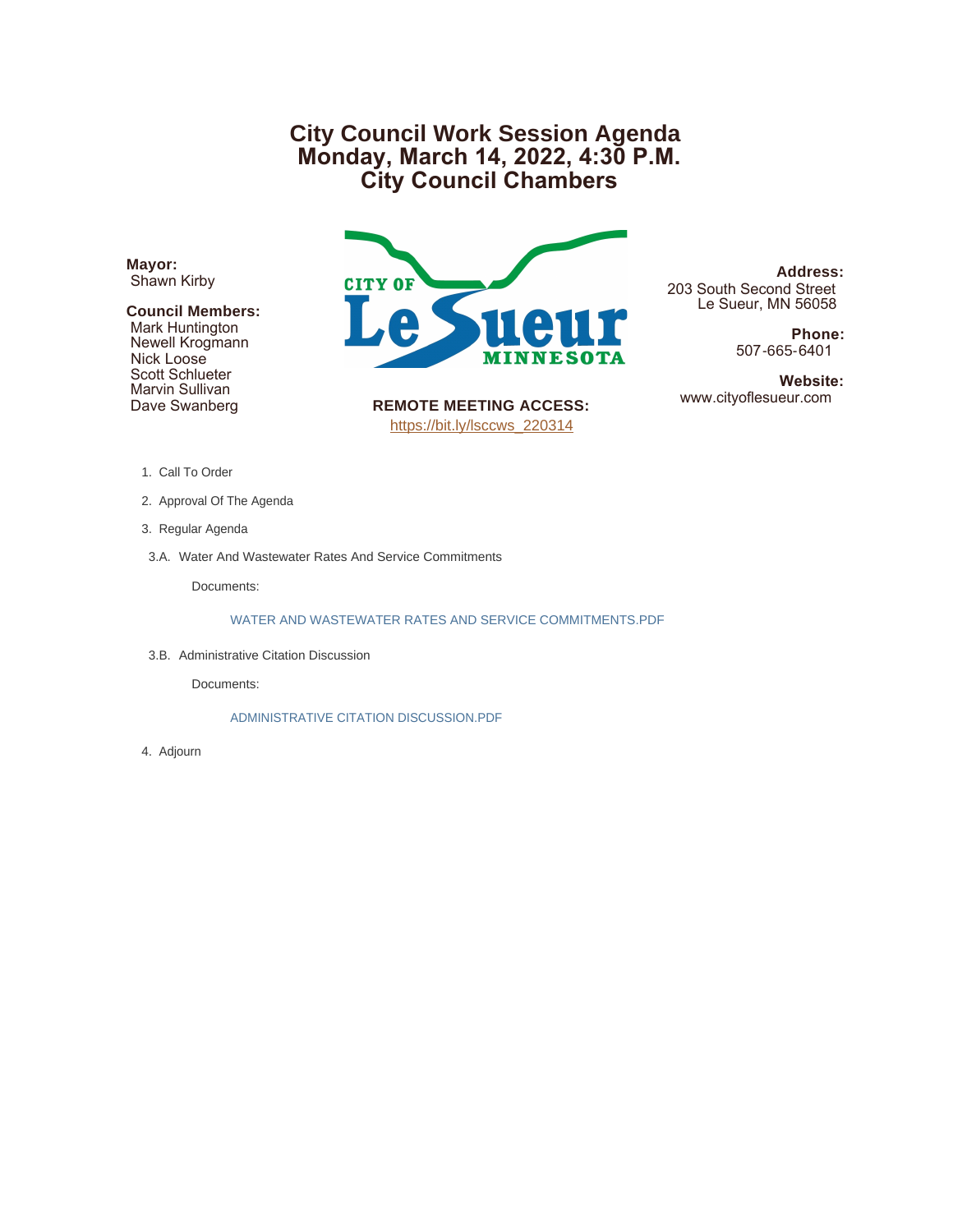

### CITY OF LE SUEUR REQUEST FOR COUNCIL ACTION

TO: Mayor and City Council FROM: Robert T. Scott, Consulting Attorney Jasper Kruggel, City Administrator SUBJECT: Water and Wastewater Rates and Service Commitments DATE: For the City Council Work Session of Monday, March 14, 2021

# **PURPOSE**

Receive an update on the city's wastewater rates and service commitments.

#### **SUMMARY**

City staff and legal counsel will provide an update and lead a discussion on the City's wastewater rates and service commitments. Included in the update will be the status of the pending rate study on the City's water and wastewater rates and next steps.

#### **ACTION REQUESTED**

Staff will seek council direction and buy-in on the process presented.